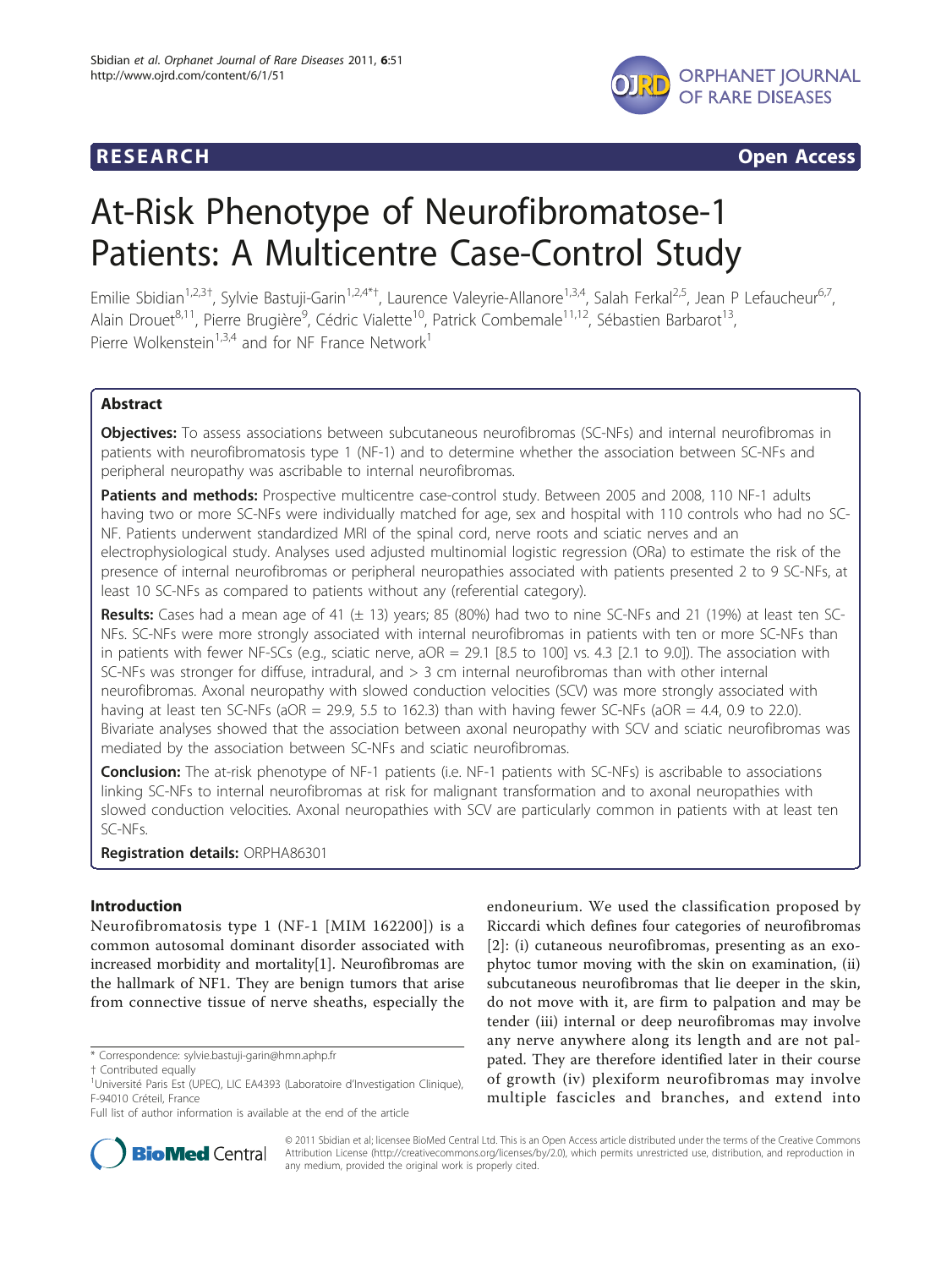<span id="page-1-0"></span>surrounding structures. Clinical investigation identifies thickened hypertrophic skin, hyperpigmentation of tissue and subcutaneous tumor [[2,](#page-6-0)[3\]](#page-7-0).

Subcutaneous neurofibromas (SC-NFs) were independently associated with mortality among adults with NF-1 in two independent populations from France [\[4](#page-7-0)] and North America [[5](#page-7-0)]. The main causes of death were spinal cord compression by internal neurofibromas and malignant peripheral nerve-sheath tumours (MPNSTs) developed from pre-existing internal neurofibromas [[4,5](#page-7-0)]. A recent study demonstrated that having at least two SC-NFs was independently associated with having internal neurofibromas [\[6\]](#page-7-0). However, this association needs to be characterised in detail. Furthermore, a strong association between peripheral neuropathy and SC-NFs has been reported [[7](#page-7-0)]. We hypothesized that this association was related to an association between SC-NFs and internal neurofibromas located along the nerve roots.

The primary objective of this prospective matched case-control study was to characterise the association between SC-NFs and internal neurofibromas in patients routinely investigated with magnetic resonance imaging (MRI), the most sensitive method for detecting internal neurofibromas and assessing their features (e.g., type, distribution, location, and size). The secondary objective was to determine whether peripheral neuropathy was associated with having internal neurofibromas along the nerve roots. Peripheral neuropathy was detected using a routine electrophysiological study.

# Patients And Methods

#### Study design

This case-control study was conducted prospectively from February 2005 to December 2008 in three hospital centres in France. For a type 1 error of 0.05, 100 cases and 100 controls provided 90% power for detecting odds ratios (ORs) greater than 3 for factors having a 20% prevalence in the general population of adults with NF-1. We decided to select 110 cases and 110 controls to allow for some patients being excluded secondarily (e.g., because of contraindications to MRI). Controls were matched individually to cases on age  $(\pm 3 \text{ years})$ , sex, and hospital. The study was approved by the Ile-de-France IX (Paris, France) ethics committee, and all cases and controls gave their informed consent.

#### Cases

The cases were identified among adults with NF-1 in our NF-network database. They met diagnostic criteria for NF-1 established at the National Institutes of Health Consensus Development Conference (n = 1 099) [[8\]](#page-7-0). Among patients aged 17 years or older ( $n = 748$ ), we included probands and patients with sporadic disease (n

 $= 515$ ) who had at least two SC-NFs (n  $= 192$ ), defined as palpable nodules along peripheral nerves under the skin. We did not include patients having less than two SC-NFs (n = 259), pregnant women, and patients with contraindications to MRI (e.g., cardiac pacemaker, ferromagnetic or electronically operated stapedial implant, haemostatic clip, or metallic splinters) ( $n = 64$ ).

Among these 192 potential cases, 110 cases were selected at random for study inclusion.

#### Controls

For each case, we looked for a control individually matched on age, sex, and centre in the NF-network database. Potential controls were probands or sporadic NF-1 patients who were at least 17 years old and had no SC-NFs and no contraindications to MRI. When we found several controls appropriate for the same case, we selected one at random. Thus, 110 controls were selected.

### Data collection

Data, including demographic information (age, sex and body mass index) and clinical features were collected during routine clinical assessments at the neurofibromatosis clinics by one dermatologist at each centre (SF, PC, SB) (Table 1). The skin lesions were described in detail: number of café-au-lait spots, cutaneous neurofibromas (0, 1, 2-9, 10-99, ≥100), and SC-NFs (0, 2-9, 10- 99, ≥100); and count and location of plexiform neurofibromas defined as benign peripheral nerve-sheath tumours involving multiple nerve fascicles or branches

| Table 1 Characteristics of adults with at least two |  |  |
|-----------------------------------------------------|--|--|
| subcutaneous neurofibromas (cases) and controls     |  |  |

| <b>Clinical features</b>             | Cases $n =$<br>106 | Controls $n =$<br>102 | р<br>value* |
|--------------------------------------|--------------------|-----------------------|-------------|
| <b>Matching variables</b>            |                    |                       |             |
| Female gender                        | 62 (59)            | 62 (61)               |             |
| Age (years)                          | 41 ( $\pm$ 13)     | 41 ( $\pm$ 14)        |             |
| <b>Clinical variables</b>            |                    |                       |             |
| Familial case                        | 56 (47)            | 56 (45)               | 0.76        |
| No cutaneous neurofibromas           | 13 (12)            | 4(4)                  | 0.03        |
| Plexiform neurofibromas              | 66 (62)            | 49 (48)               | 0.04        |
| Large café-au-lait spots<br>(number) | $8.6 (\pm 4.8)$    | 10.1 ( $\pm$ 10.1)    | 0.07        |
| No freckles                          | 21(20)             | 12(12)                | 0.11        |
| Lisch nodules                        | 48 (81)            | 45 (80)               | 0.89        |
| Scoliosis                            | 46 (43)            | 42 (41)               | 0.75        |
| Headache                             | 38 (36)            | 41 (40)               | 0.52        |
| Epilepsy                             | 2(2)               | 2(2)                  | 0.97        |
| Learning disabilities                | 58 (57)            | 52 (49)               | 0.26        |

\*p value obtained using chi-square test or Fisher exact or non-parametric Kruskal-Wallis test as appropriate

Data are numbers (%) or means  $\pm$  1 standard deviation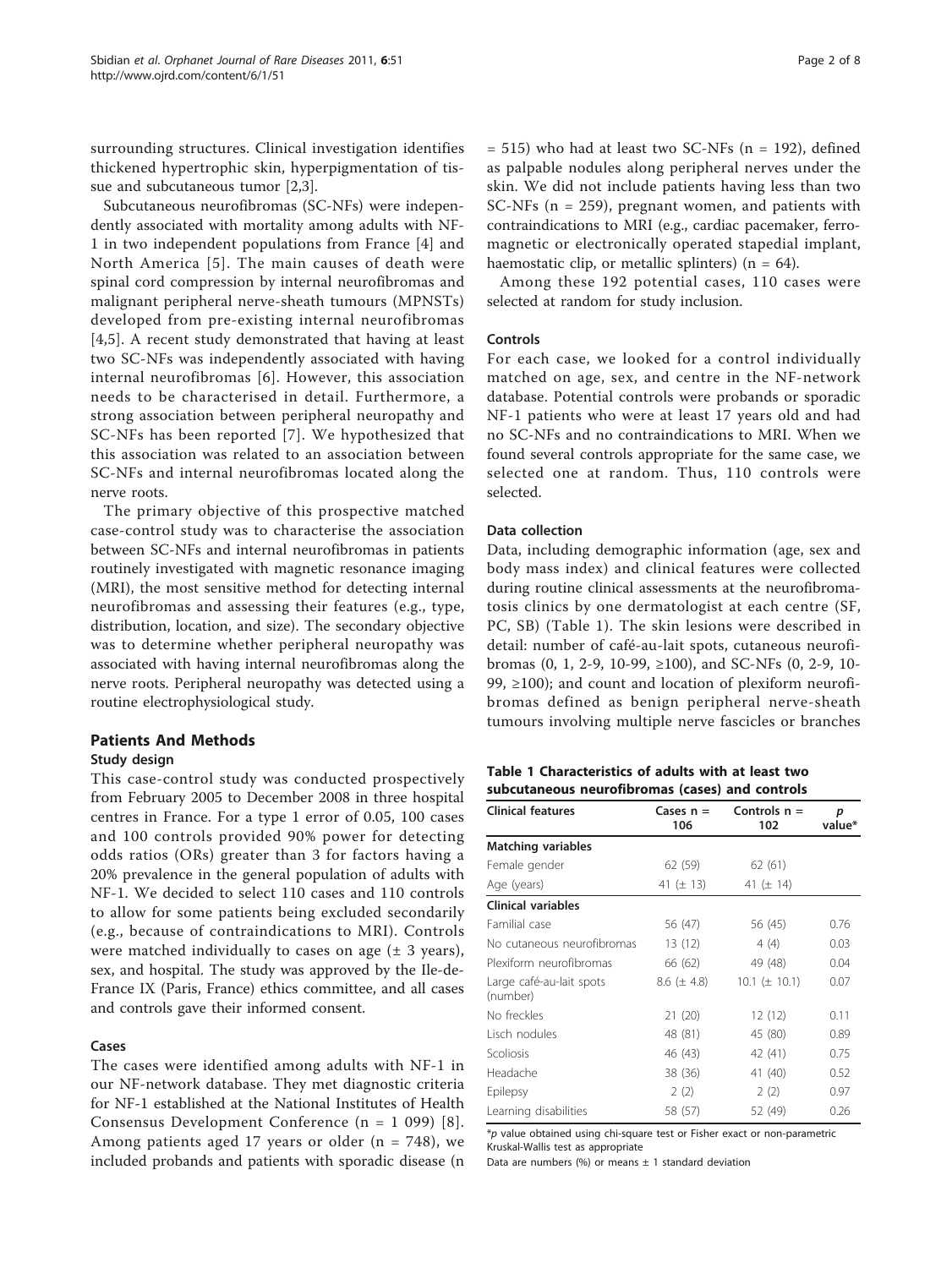of major peripheral nerves. Most of the plexiform neurofibromas were cutaneous or subcutaneous and were identified clinically. Other items were coded as present or absent. Orthopaedic complications (scoliosis), neurological abnormalities (headache, epilepsy, learning disabilities), and endocrinological disorders (hypertension) were also recorded.

# Identification and characterisation of internal neurofibromas

All cases and controls had a standardized MRI study of the spinal cord, nerve roots, and sciatic nerve. MRI was performed using a field strength of 1.5-T. T1- and T2 weighted nonenhanced sequences (coronal plane) including short-tau inversion-recovery (STIR) sequences were acquired using a slice thickness of 4 mm with no gap. The image matrix was 512/256. Three coronal images (cervico-thoracic spine, thoraco-lumbo-sacral spine, and pelvis/thighs) were acquired to characterize the internal neurofibromas. MRI data were reviewed by a senior radiologist (PB) who was unaware of the clinical features. We recorded the presence of internal neurofibromas, their type (along the spinal cord or sciatic nerve roots), their distribution (focal or diffuse), their size (< 3 cm or  $\geq$ 3 cm), and their location (intradural or extradural).

# Electrophysiological study

All cases and controls underwent a standardized electrophysiological study to look for peripheral neuropathy. The investigation included sensory/motor nerve conduction study for the superficial/deep peroneal nerves and the sural/tibial nerves at both lower limbs and for the median and ulnar nerves at one upper limb. The electrophysiological data were reviewed by a senior physiologist (JPL) who was unaware of the clinical features. Patients were classified as having either no neuropathy (normal nerve conduction study) or an axonal distal, sensory-predominant polyneuropathy (characterized by a bilateral and symmetric reduction of sensory nerve action potential amplitude at the lower limbs with less marked abnormalities regarding motor nerve conduction parameters and upper limb results). Among axonal neuropathies, we differentiated those with and without slowed conduction velocities (SCVs). Neuropathies with and without SCVs shared the same presentation in terms of action potential amplitude reduction, but neuropathies with SCVs additionally showed moderate but diffuse decrease of motor nerve conductions, very homogeneously, without any increased temporal dispersion or conduction block. Therefore, we assumed that neuropathies with SCVs were primarily axonal because they did not present any relevant criteria in favour of a demyelinating process [[9](#page-7-0)]. We also determined the presence of proximal/nerve root involvement ("radiculopathy") according to a selective alteration (absence or

prolonged latency) of the F-waves and H-reflexes at the lower limbs.

## Statistical analysis

Data were double-keyboarded and analysed using STATA software version 11 (Stata Corporation, College Station, TX, USA). All tests were two-tailed and  $p$ values < 0.05 were considered statistically significant. Quantitative variables are reported as mean ± standard deviation (SD) and qualitative variables as number (%).

First, we compared cases and controls using univariate analysis (chi-square test or Fisher exact test as appropriate). Then, logistic regression models were used to estimate ORs adjusted for matching variables (aORs) with their 95% confidence intervals (95%CIs) for each characteristic of internal neurofibromas (spinal cord or sciatic nerve root, intra or extradural, diffuse or focal, size, and size category < 3 cm or  $\geq$ 3 cm). Similarly, we estimated aORs with their 95%CIs separately for each type of peripheral neuropathy and radiculopathy. Then, to test our hypothesis that the association between SC-NFs and peripheral neuropathy was related to internal neurofibromas along the nerve roots, bivariate analyses including peripheral neuropathies and internal neurofibromas were performed. Finally, to assess whether the number of SC-NFs was associated with internal neurofibromas and/or peripheral neuropathy, cases were classified into two groups based on whether they had two to nine SC-NFs or at least ten SC-NFs. The, risk associated with each of these categories versus the controls (no SC-NFs) was estimated using adjusted multinomial logistic regression (aOR). Control patients were the referential category.

# Results

Between 2005 and 2008, 110 cases were matched for age, sex, and hospital to 110 NF-1 controls. Four cases and eight controls were excluded secondarily because their MRI scans were not interpretable. Table [1](#page-1-0) reports the characteristics of the 106 cases and 102 controls. The cases had a mean age of 41  $(\pm 13)$  years; 59% were females, 85 (80%) had two to nine SC-NFs and 21 (19%) at least ten SC-NFs. There were no significant differences between cases and controls for age and sex (matching variables) or clinical features (e.g., dermatological characteristics, orthopaedic complications, and neurological abnormalities) except the cutaneous and plexiform neurofibromas. Significantly greater proportions of cases than controls had no cutaneous neurofibromas ( $p = 0.03$ ) and at least one plexiform neurofibroma ( $p = 0.04$ ). Cases had fewer large café-aulait spots compared to controls but the difference was not statistically significant ( $p = 0.07$ ).

Table [2](#page-3-0) summarises the results of the univariate analysis. The presence of SC-NFs was strongly associated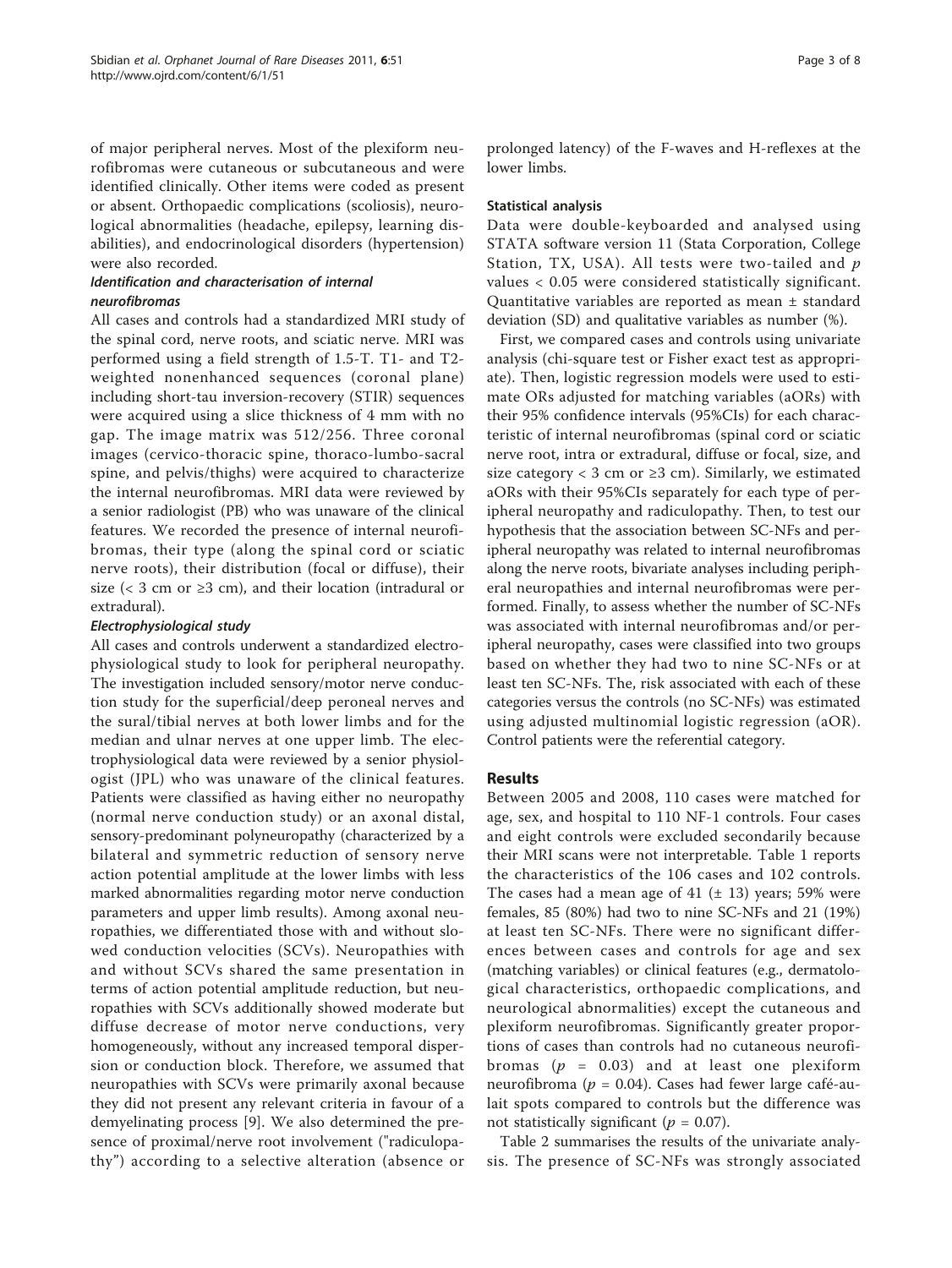<span id="page-3-0"></span>Table 2 Presence of internal neurofibromas in cases and controls

|                          | Cases, $n = 106$ (%) | Controls, $n = 102$ (%) | Odds Ratio* (95%Cl)  | $p$ value** |
|--------------------------|----------------------|-------------------------|----------------------|-------------|
| Paraspinal neurofibromas | 54 (51)              | 20(20)                  | $4.3$ (2.2 - 8.2)    | $< 10^{-4}$ |
| <b>Distribution</b>      |                      |                         |                      |             |
| None                     | 52 (49)              | 82 (81)                 |                      |             |
| Focal                    | 26 (25)              | 16(15)                  | $2.6$ (1.2 - 5.3)    |             |
| Diffuse                  | 28 (26)              | 4(4)                    | $14.7$ (3.8 - 57.3)  | $< 10^{-4}$ |
| Location                 |                      |                         |                      |             |
| None                     | 52 (49)              | 82 (81)                 |                      |             |
| Extradural               | 37 (35)              | 17(16)                  | $3.2$ (1.6 - 6.4)    |             |
| Intradural               | 17(16)               | 3(3)                    | $8.8$ $(2.3 - 33.9)$ | $< 10^{-4}$ |
| Size                     |                      |                         |                      |             |
| None                     | 52 (49)              | 82 (81)                 |                      |             |
| $<$ 3 cm                 | 30(28)               | 14(14)                  | $3.4$ (1.6 - 7.2)    |             |
| $\geq$ 3 cm              | 24 (23)              | 6(5)                    | $6.3$ $(2.3 - 17.4)$ | $< 10^{-4}$ |
| Sciatic neurofibromas    | 50 (47)              | 13(13)                  | $6.1$ (2.9 - 13.0)   | $< 10^{-4}$ |
| <b>Distribution</b>      |                      |                         |                      |             |
| None                     | 63 (60)              | 90 (88)                 |                      |             |
| Focal                    | 15(14)               | 9(9)                    | $2.7(1.1 - 6.8)$     |             |
| Diffuse                  | 28 (26)              | 3(3)                    | $15.4$ (4.0 - 59.7)  | $< 10^{-4}$ |
| Size                     |                      |                         |                      |             |
| None                     | 56 (53)              | 89 (88)                 |                      |             |
| $<$ 3 cm                 | 33 (31)              | 9(9)                    | $5.8$ (2.5 - 13.8)   |             |
| $\geq$ 3 cm              | 17(16)               | 4(4)                    | $6.8$ $(2.1 - 22.2)$ | $< 10^{-4}$ |

\* Odds ratio with 95% confidence interval (95% CI) by logistic regression adjusted for matching variables (age, sex, hospital)

\*\*p value from logistic regression

with having paraspinal neurofibromas (aOR, 4.3; 95%CI, 2.2 to 8.2) and sciatic neurofibromas (aOR, 6.1; 95%CI, 2.9 to 13). The associations tended to be stronger for diffuse vs. focal paraspinal neurofibromas, intradural vs. extradural neurofibromas, and internal neurofibromas measuring at least 3 cm vs. less than 3 cm. Similarly, for sciatic neurofibromas, diffuse distribution and tumour size of at least 3 cm showed trends toward stronger associations with SC-NFs than focal distribution and size smaller than 3 cm, respectively. Finally, the presence of axonal neuropathy with SCVs was significantly associated with having SC-NFs (aOR, 7.7; 95%CI, 1.6 to 36.6) (Table 3).

Radiculopathies were not significantly associated with the presence of SC-NFs (Table 3).

The joint analysis identified no interactions between variables associated with the presence of SC-NFs. A strong association was found between the presence of sciatic neurofibromas and that of axonal neuropathy with SCVs (aOR = 22.1; 95% CI, 4.2 to 115.3). In the bivariate analysis including axonal neuropathy with SCVs and sciatic neurofibromas, axonal neuropathy with SCVs was no longer associated with SC-NFs (aOR, 3.0; 95%CI, 0.6 to 15.1;  $p = 0.18$ ). The association between axonal neuropathy with SCVs and SC-NFs persisted only in the subgroup with sciatic neurofibromas (aOR, 2.00; 95%CI, 1.01 to 4.12; vs. aOR, 0.69; 95%CI, 0.24 to 4.12 in the subgroup without sciatic neurofibromas). Thus, the association between SC-NF and axonal neuropathy with SCVs was due to the presence of internal sciatic neurofibromas.

|  |  |  |  | Table 3 Presence of peripheral neuropathies in cases and controls |  |  |  |  |  |
|--|--|--|--|-------------------------------------------------------------------|--|--|--|--|--|
|--|--|--|--|-------------------------------------------------------------------|--|--|--|--|--|

|                         | Cases $n = 106$ (%) | Controls $n = 102$ (%) | Odds Ratio* (95%Cl) | $p$ (chi <sup>2</sup> ) |
|-------------------------|---------------------|------------------------|---------------------|-------------------------|
| Peripheral Neuropathies |                     |                        |                     |                         |
| none                    | 85 (80)             | 94 (92)                |                     | 0.009                   |
| axonal                  | 7(7)                | 6(6)                   | $1.3(0.4 - 4.0)$    |                         |
| axonal with SCVs**      | 14 (13)             | 2(2)                   | $7.7(1.6 - 36.6)$   |                         |
| Radiculopathies         | 24 (23)             | 14 (14)                | $1.8$ (0.9 - 3.8)   | 0.09                    |

\*Odds ratio with 95% confidence interval (95% CI) by logistic regression adjusted for matching variables (age, sex, hospital)

\*\* slowed conduction velocities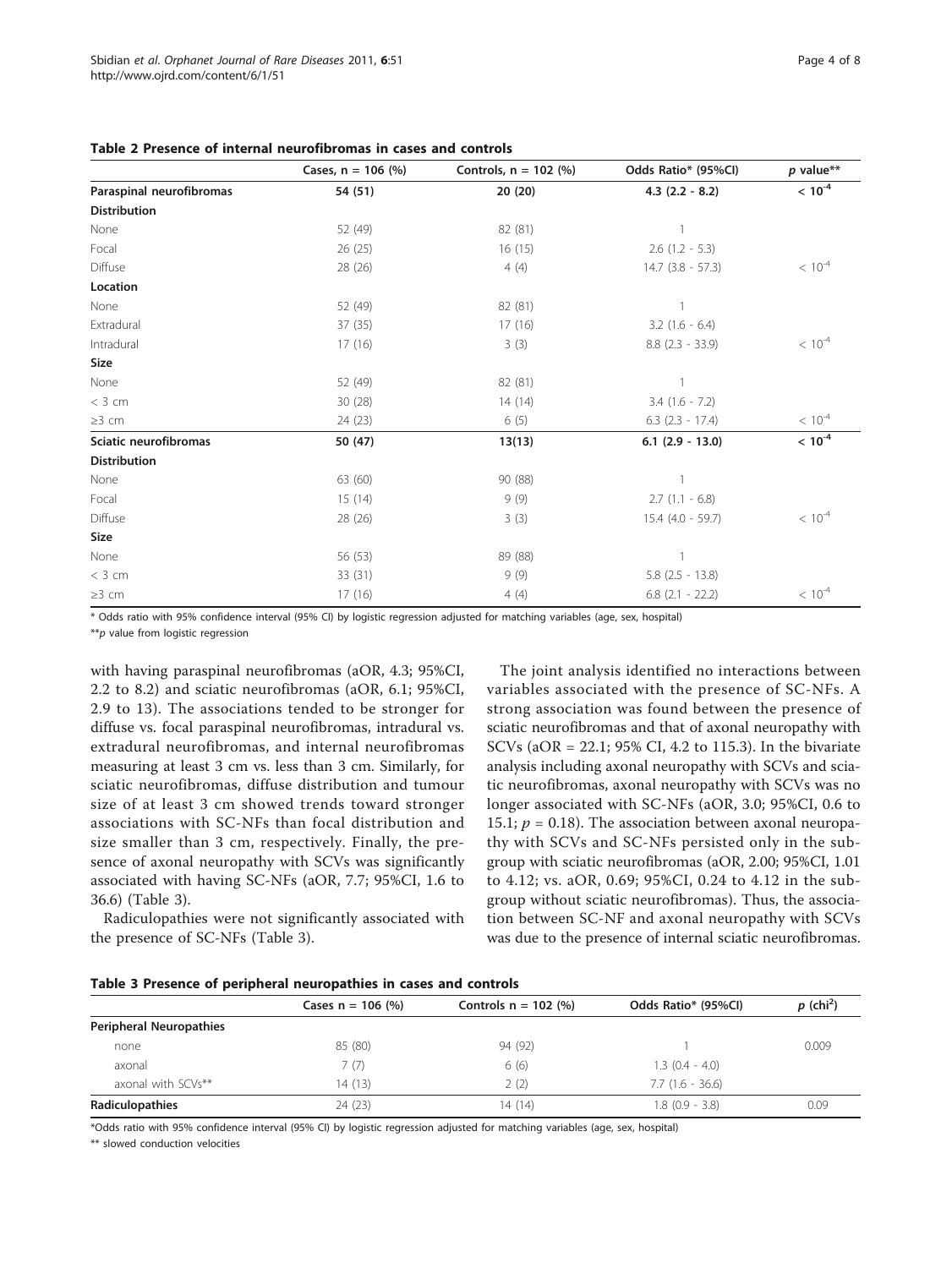In the multinomial logistic regression analysis, patients with at least ten SC-NFs had a significantly higher risk of paraspinal neurofibromas (aOR, 82; 95%CI, 10.4 to 647.9) compared to patients with two to nine SC-NFs (aOR, 2.7; 95%CI, 1.4 to 5.3) (Figure 1). This dose-effect relationship was observed for distribution, location, and size (Figure 1, Table [4](#page-5-0)). Similar dose-effect relationships were found for sciatic neurofibromas, particularly regarding distribution, location, size (Figure 1, Table [4](#page-5-0)). Finally, axonal neuropathies with SCVs were more common in patients with at least ten SC-NFs (aOR, 29.9; 95%CI, 5.5 to 162.3) than in patients with two to nine SC-NFs (aOR, 4.4; 95%CI, 0.9 to 22.0) (Figure 1).

# Discussion

This study shows that sub-cutaneous neurofibromas were significantly associated with having paraspinal and sciatic neurofibromas detected by routine MRI. The strength of the association tended to be higher when the paraspinal and sciatic neurofibromas were diffuse, intradural, and at least 3 cm in diameter. Moreover, paraspinal and sciatic neurofibromas were significantly more common in patients having at least ten SC-NFs than in patients having two to nine SC-NFs. A dose-effect relationship was also found for distribution, location, and size of the internal neurofibromas. Finally, our data indicate that the strong association between SC-NFs and axonal neuropathy with SCVs is due to the association between SC-NFs and internal neurofibromas.

Neurofibromatosis-1 (NF1) is a common disease with an increased propensity for developing both benign and malignant tumors [\[10\]](#page-7-0). NF1 has been reported to be associated with a 15-year decrease in life expectancy [\[1](#page-6-0)]. One of the aims of the Réseau NF-France was to identify clinical predictive factors for mortality, in order to better adjust the follow up and propose new treatments for eligible patients. We previously demonstrated in two different NF1 populations, from France [[4](#page-7-0)] and North America [[5](#page-7-0)], that the presence of at least 2 subcutaneous neurofibromas was associated with a higher risk of death. The main causes of death were compression of neighboring organs due to internal neurofibromas, and malignant peripheral nerve-sheath tumours developing from preexisting internal neurofibromas.

The main concern in the long-term clinical management of adults with NF-1 is the identification of patients at high risk for MPNSTs developed from pre-existing internal neurofibromas. At present, no effective treatment is available for MPNST untreatable by surgery. New treatments are usually approved based on proof of efficacy in a controlled trial. When conducting controlled trials, an important consideration is patient selection based on severity of illness. Controlled trials in adults with NF-1 should target patients who have a

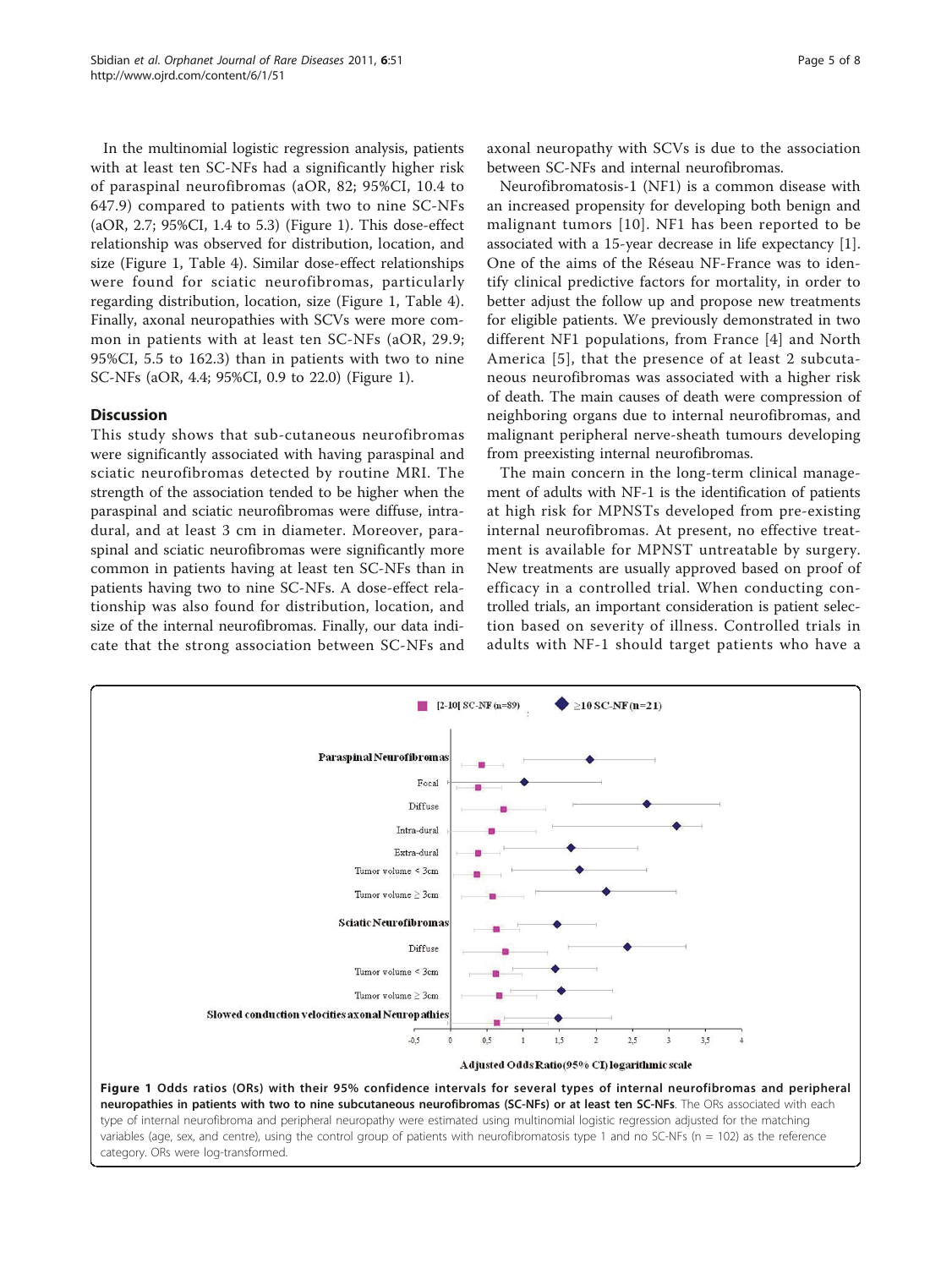|                          | No SC-NFs ( $n = 102$ ) Controls | 2-9 SC-NFs (n = 85) OR** (95%Cl) | ≥10 SC-NFs (n = 21) OR <sup>**</sup> (95%Cl) |
|--------------------------|----------------------------------|----------------------------------|----------------------------------------------|
| Paraspinal neurofibromas | 1                                | $2.7(1.4 - 5.3)$                 | 82 (10.4 - 647.9)                            |
| <b>Distribution</b>      |                                  |                                  |                                              |
| None                     |                                  |                                  |                                              |
| Focal                    |                                  | $2.4$ $(1.2 - 5.0)$              | $10.3$ (0.9 - 120.0)                         |
| Diffuse                  |                                  | $5.4(1.4 - 20.4)$                | 492.0 (48.4 - 5006.2)                        |
| Location                 |                                  |                                  |                                              |
| None                     |                                  |                                  |                                              |
| Intradural               |                                  | $3.7$ (0.9 - 15.0)               | 1270.0 (25.6 - 2849.8)                       |
| Extradural               |                                  | $2.4$ $(1.2 - 4.8)$              | $45.0$ $(5.4 - 374.2)$                       |
| Size                     |                                  |                                  |                                              |
| None                     |                                  |                                  |                                              |
| $<$ 3 cm                 |                                  | $2.3(1.1 - 4.9)$                 | $58.6$ (6.9 - 494.0)                         |
| $\geq$ 3 cm              |                                  | $3.8(1.4 - 10.4)$                | 136.7 (14.9 - 1253.9)                        |
| Sciatic neurofibromas    | 1                                | $4.3$ $(2.1 - 9.0)$              | $29.1$ (8.5 - 100.0)                         |
| <b>Distribution</b>      |                                  |                                  |                                              |
| None                     |                                  |                                  |                                              |
| Focal                    |                                  | $2.9(1.2 - 7.0)$                 |                                              |
| Diffuse                  |                                  | $5.7$ $(1.5 - 21.7)$             | 266.8 (41.6 - 1712.7)                        |
| Size                     |                                  |                                  |                                              |
| None                     |                                  |                                  |                                              |
| $<$ 3 cm                 |                                  | $4.2$ (1.8 - 9.8)                | $27.2$ (7.2 - 103.2)                         |
| $\geq$ 3 cm              |                                  | $4.7(1.4 - 15.5)$                | $33.4$ (6.6 - 167.6)                         |
| Neuropathies with SCV*** | 1                                | $4.4(0.9 - 22)$                  | $29.9$ (5.5 - 162.3)                         |

<span id="page-5-0"></span>Table 4 Association between subcutaneous neurofibromas (SC-NFs) and several types of internal neurofibromas and peripheral neurofibromas

\*Reference category

\*\*Odds ratio with 95% confidence interval (95%CI) by multinomial logistic regression adjusted for matching variables (age, sex, hospital), using the control group of patients with neurofibromatosis type 1 and no SC-NFs ( $n = 102$ ) as the reference category.

\*\*\* Slowed conduction velocities

high-risk phenotype defined by the presence of SC-NF. Patients with a high risk of internal neurofibromas must be therefore identified as potential new therapies are being developed. For instance, there are at least seven phase II/III trials in which the internal neurofibromas are being treated by targeted therapy such as ranibizumab, niltotinib... (clinicaltrials.gov). In addition, we believe that targeted therapy will be of greater efficacy on non-transformed internal neurofibromas. At present time, an annual careful clinical examination is recommended for all patients with NF1 in order to detect clinical symptoms associated with MPNSTs such as pain, neurological deficit and enlargement of a pre-existing peripheral nerve sheath tumour [[11](#page-7-0)]. Routine MRI screening, which is highly reliable for detecting internal neurofibromas, is not recommended in patients without the alarming clinical signs mentioned above [[12](#page-7-0)]. It is therefore critical to precisely clinically identify the patients with the maximum likelihood of having internal neurofibromas and to closely follow them by it iterating MRI. The first step is to assess recognizable clinical features as potential predictors of morbidity and mortality in order to further improve the clinical management of NF1. We recently developed a clinical score for predicting the presence of internal neurofibromas in adults with NF1. The NF1Score, computed via a linear combination of four variables (age  $\leq$  30 years, fewer than six café-au-lait spots, no cutaneous neurofibromas, and two or more SC-NFs), can be used to accurately predict the presence of internal neurofibromas in NF-1 patients and help target patients for now emerging clinical trial [[6](#page-7-0)]. The high point scoring of the NF1Score is the presence of SC-NFs. SC-NFs were highly associated with having internal neurofibromas (OR, 4.7; 95%CI, 2.1-10.5) [[6\]](#page-7-0). The second step, our present work, was to confirm and explain a detailed and unbiased characterisation of the links between internal neurofibromas and SC-NFs. To our knowledge, this was the first controlled study involving a detailed characterization of the relationship between SC-NFs, internal neurofibromas, and peripheral neuropathies in adults with NF-1.

The internal validity of this study depends on many factors, including the unbiased recruitment of cases and controls and the accuracy of the information obtained about the presence of internal neurofibromas. MRI, an extremely reliable method for detecting internal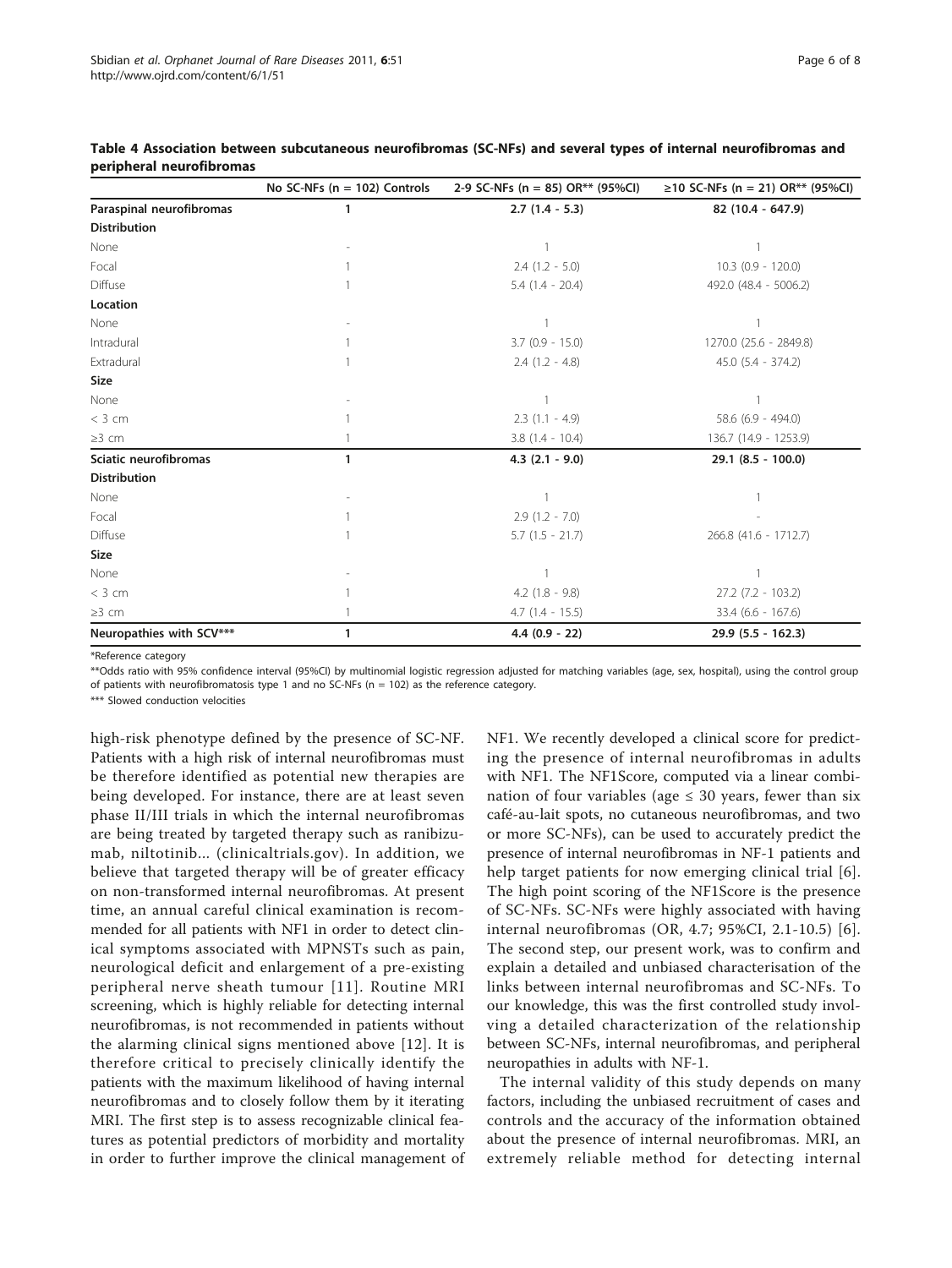<span id="page-6-0"></span>neurofibromas, was performed routinely in all our cases and controls. Assessment bias was minimized by having the MRI data reviewed by senior radiologist (PB) who was unaware of the clinical data. Assessment bias was minimized by having the electrophysiological data reviewed by senior physiologist (JPL) who was unaware of the MRI data. Clinical information regarding the neuropathy was not available. However, according to our experience the diffuse symmetric peripheral neuropathies related to NF-1 are asymptomatic or pauci-symptomatic with minor sensory manifestations [[7\]](#page-7-0).

As with all hospital-based case-control studies, selection bias cannot be excluded. However, the prevalence of the various clinical features in the cases were similar to those in the controls (except for the number of cutaneous neurofibromas) and to those reported previously in NF-1 patients, indicating that our study population was representative of NF-1 patients [\[13](#page-7-0)]. Regarding the number of cutaneous neurofibromas, the association linking the absence of cutaneous neurofibromas to the presence of SC-NF is in agreement with a previous study showing higher mortality among NF-1 patients who had no cutaneous neurofibromas [[4\]](#page-7-0).

In summary, this study shows a strong association between the presence of internal neurofibromas and the presence of SC-NF. The increased risk in NF-1 patients with subcutaneous neurofibromas (high risk phenotype) can be ascribed in part to the associations between SC-NFs and internal neurofibromas (prone to transformation to MPNSTs) and the presence of a neuropathy with SCVs. The prevalence of neuropathy with SCVs is particularly high in patients with at least ten SC-NFs. To better understand the patho-physiological processes in the high risk phenotype of NF-1 patients, the next step would be to perform genotypephenotype correlation studies. A more severe clinical phenotype has been reported in NF1 patients carrying genomic microdeletions involving NF1 and surrounding gene compare to patients with mutations restricted to the NF1 genes. A recent study confirmed in a large cohort that NF1 microdeletion patients have a significantly higher incidence of learning disabilities and facial dysmorphism than patients with intragenic NF1 mutation [\[14](#page-7-0)]. However no association were found between SC-NFs and MPNSTs and NF1 microdeletion patients.

Further studies are therefore needed to find others genes beside NF1 implied in the internal NF development. One of the major aims of such studies would be to identify key targets for novel drugs' development.

#### List of Abbreviations

aOR: adjusted Odds Ratio; CI: Confident Interval; MPNST: Malignant peripheral Nerve sheath tumor; MRI: magnetic resonance imaging; NF-1: Neurofibromatosis 1; SC-NF(s): Sub-Cutaneous Neurofibroma(s); SCVs: Slow Conduction Velocities; SD: standard deviation

#### Acknowledgements and funding

Grant from the Programme Hospitalier de Recherche Clinique (PHRC, AOM05116/P051014), Ministry of Health.

We thank the sponsor of the study "le Département de la Recherche Clinique et du Développement" (Assistance Publique - Hôpitaux de Paris, AP-HP). We thank « Association Neurofibromatoses et Recklinghausen » and « Ligue française de lutte contre les Neurofibromatoses » for them support for this study. We are grateful to Dr Stéphane Pinson and Dr Jean Christophe Moreno for undertaking clinical assessments; Dr Pierre Salamand, Dr Florence Caillon, Dr Marie Gatet for providing valuable input in the interpretation of the RMI study; Dr Armelle Magot, Dr Rechdi Ahdab, Dr Samar S Ayache, Dr Amine Nineb for undertaking electrophysiological assessments. The authors are indebted to Antoinette Wolfe for her helpful review of the manuscript. We express our gratitude to NF-France Network for its precious collaboration: H. Adamski, C. Baumann-Morel, C. Bellanne, E. Bieth, P. Bousquet, C. Brandt, X. Balguerie, L. Boudali, P. Berbis, P. Castelnau, Y. Chaix, J. Chevrant-Breton, E. Collet, J.F. Cuny, P. Chastagner, M.L. Chandeclerc, E. Cheuret, P. Cintas, H. Dollfus, C. Derancourt, V. Drouin-Garraud, M. D'Incan, H. De Leersnyder, O. Dereure, D. Doumar, N. Fabre, V. Ferraro, C. Francannet, L. Faivre, F. Fellmann, N. Feugier, D. Gaillard, A. Goldenberg, L. Guyant-Maréchal, J.S. Guillamo, S. Hadj-Rabia, D. Hamel Teillac, I. Kemlin, J.P. Lacour, V. Laithier, J.C. Leonard, N. Lesavre, S. Lyonnet, K. Maincent, S. Maradeix, L. Machet, E. Mansat, N. Meyer, M. Mozelle, J.C. Moreno, O. Montagne, C. Moret, E. Puzenat, S. Pinson, D. Rodriguez, S. Sportich, J.F. Stalder, E. Schweitzer, C. Thalamas, C. Thauvin, L. Taillandier, A. Verloes and J. Zeller.

#### Author details

<sup>1</sup>Université Paris Est (UPEC), LIC EA4393 (Laboratoire d'Investigation Clinique), F-94010 Créteil, France. <sup>2</sup>Assistance Publique-Hôpital Paris (AP-HP), Hôpital Henri-Mondor, Pôle Recherche Clinique-Santé Publique, F-94010 Créteil, France. <sup>3</sup>Assistance Publique-Hôpital Paris (AP-HP), Hôpital Henri-Mondor Service de Dermatologie, F-94010 Créteil, France. <sup>4</sup>Assistance Publique-Hôpital Paris (AP-HP), Hôpital Henri-Mondor, Centre de référence des Neurofibromatoses, F-94010 Créteil, France. <sup>5</sup>INSERM, Centre d'Investigation Clinique 006, F-94010 Créteil, France. <sup>6</sup> Assistance Publique-Hôpital Paris (AP-HP), Hôpital Henri-Mondor, Service de Physiologie-Explorations fonctionnelles, F-94010 Créteil, France. <sup>7</sup>UPEC, EA 4391 (Excitabilité Nerveuse et Thérapeutique), F-94010 Créteil, France. <sup>8</sup>Service de Neurologie, Hôpital d'Instruction des armées, Lyon, F-69000, France. <sup>9</sup>Assistance Publique-Hôpital Paris (AP-HP), Hôpital Henri-Mondor, Service de Neuroradiologie, Créteil, F-94010, France. <sup>10</sup>Assistance Publique - Hôpitaux de Paris (AP-HP), Hôpital Henri Mondor, Unité de Recherche Clinique. <sup>11</sup>Service de Dermatologie Centre Léon Bérard, Lyon, F-69000, France. <sup>12</sup>Réseau NF-Rhône-Alpin, Centre Léon Bérard, Lyon, F-69000, France. <sup>13</sup>Service de Dermatologie, CHU Hôtel Dieu, Nantes, F-44200, France.

#### Authors' contributions

PW conceived and designed the study, and is guarantor for the study. SBG contributed to the concept and design, and supervised analysis and interpretation of the data. ES performed the data analyses and wrote the initial draft of the article, to which all the authors contributed. All authors had full access to the data in the study and can take responsibility for the integrity of the data and the accuracy of the data analysis. All authors have given final approval for the final version to be published. The NF-France network contributed to the patients' inclusion.

#### Competing interests

ES, SBG, LVA, SF, JPL, AD, PB, PC, SB, PW have non-financial interests that may be relevant to the submitted work.

Received: 28 April 2011 Accepted: 13 July 2011 Published: 13 July 2011

#### References

- Rasmussen SA, Yang Q, Friedman JM: [Mortality in neurofibromatosis 1: an](http://www.ncbi.nlm.nih.gov/pubmed/11283797?dopt=Abstract) [analysis using U.S. death certificates.](http://www.ncbi.nlm.nih.gov/pubmed/11283797?dopt=Abstract) Am J Hum Genet 2001, 68(5):1110-8.
- 2. Riccardi VM: Neurofibromatosis: phenotype, natural history, and pathogenesis. Johns Hopkins University Press; 1992.